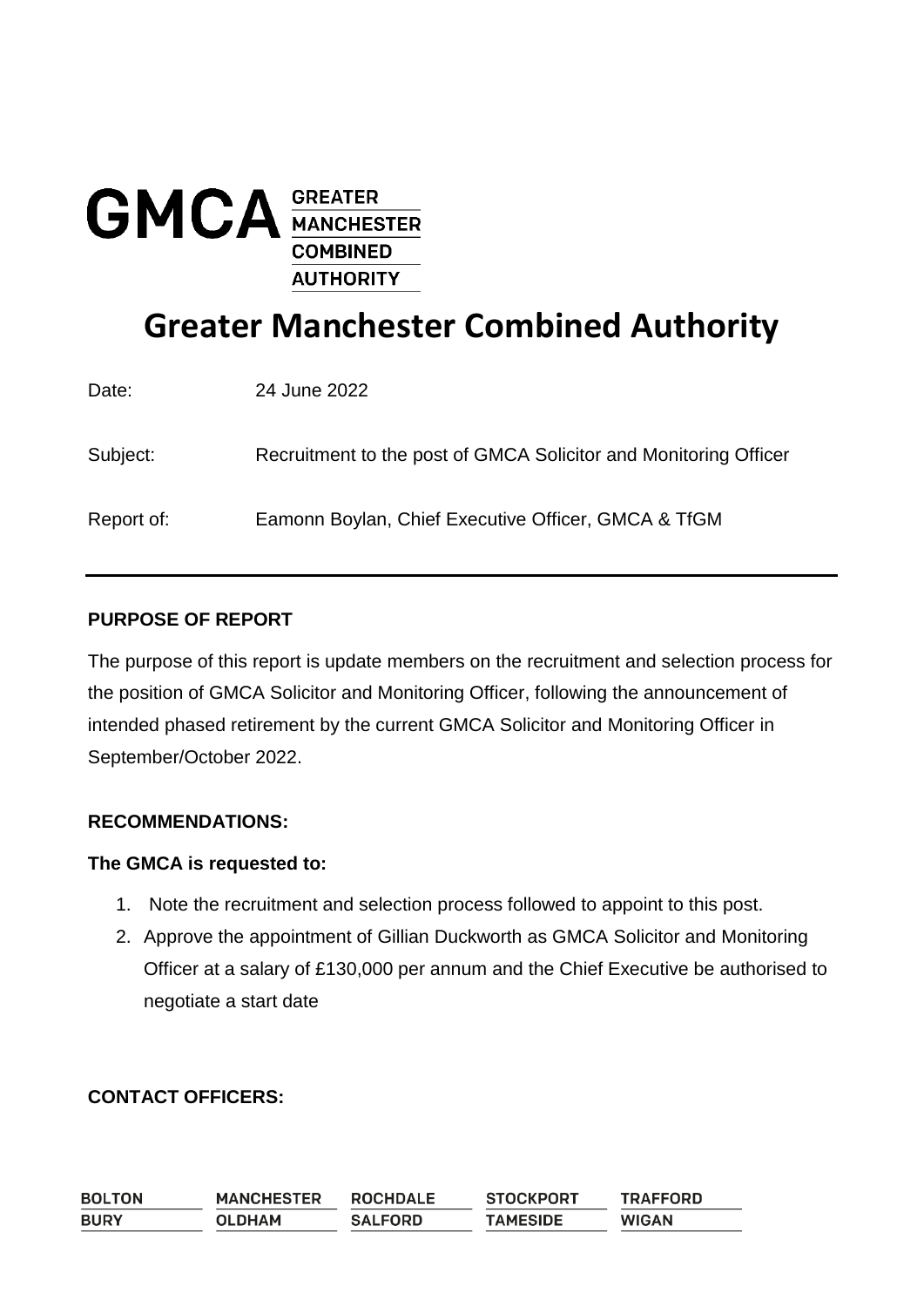Eamonn Boylan - GMCA Chief Executive, [eamonn.boylan@greatermanchester](mailto:eamonn.boylan@greatermanchester-ca.gov.uk)[ca.gov.uk](mailto:eamonn.boylan@greatermanchester-ca.gov.uk) Mallicka Mandal - AD – Workforce Strategy & Talent, [mallicka.mandal@greatermanchester-ca.gov.uk](mailto:mallicka.mandal@greatermanchester-ca.gov.uk)

Risk Management – N/A

Legal Considerations – N/A

Financial Consequences – Revenue – N/A

Financial Consequences – Capital – N/A

#### **BACKGROUND PAPERS:**

Report and minutes of Resources Committee, 11 February 2022, Recruitment to the post of GMCA Solicitor and Monitoring Officer.